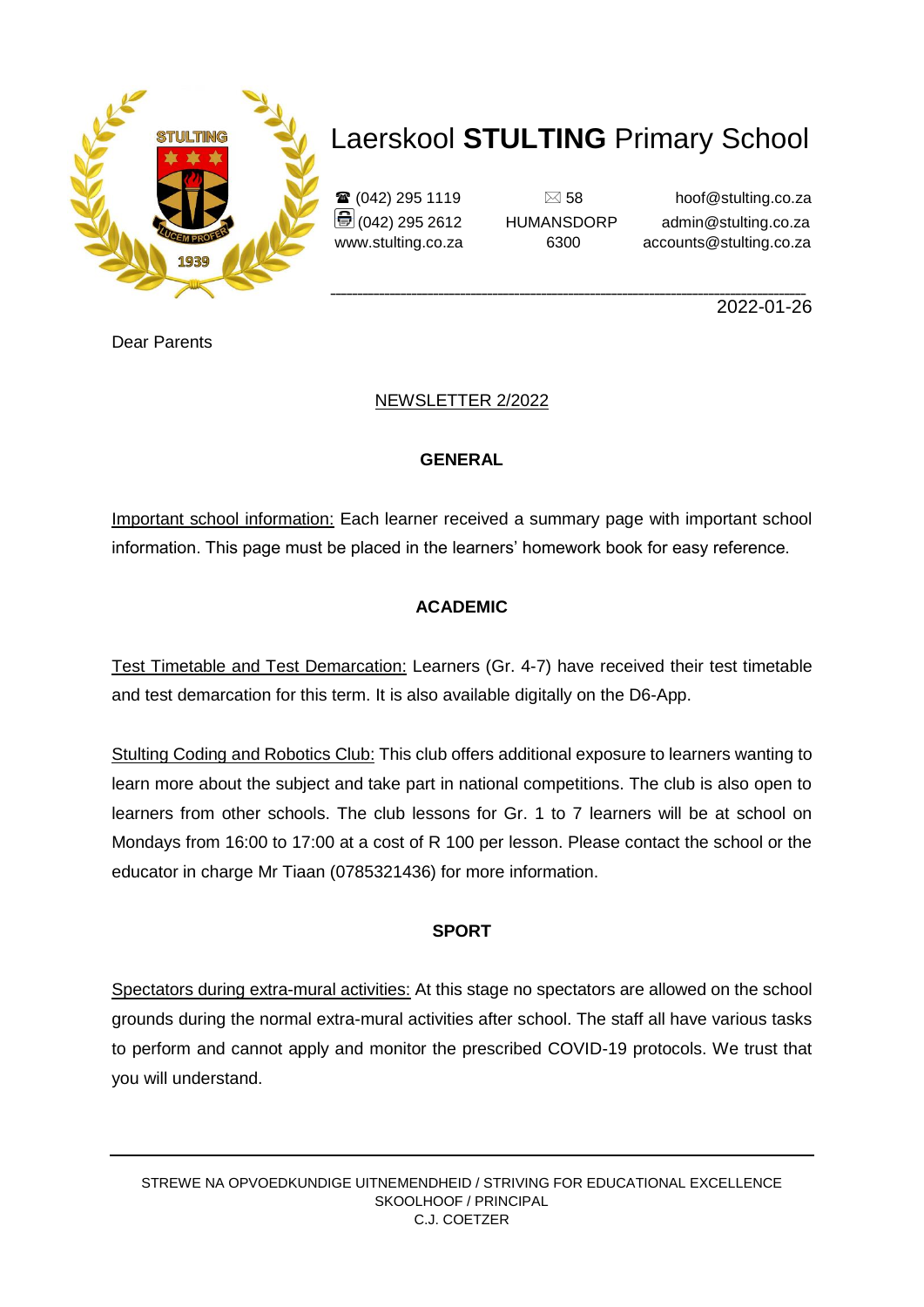

 $\mathbf{\widehat{a}}$  (042) 295 1119  $\Box$  58 hoof@stulting.co.za  $\bigcirc$  (042) 295 2612 HUMANSDORP admin@stulting.co.za www.stulting.co.za 6300 accounts@stulting.co.za

Interhouse athletics: Our Interhouse athletics is held over two days:

 Day 1: Friday 28 February 2022. The field events will take place on the sports field at Stulting Primary School for all athletes from Gr. RR to Gr. 7. These events will take place from 07:30 to 12:00.

All learners must come to school dressed in their sports clothes. Learners will first report to their register class teachers (as on a normal school day) for COVID-19 screening and attendance register completion before moving down to the field with their teacher. The school will close at 12:00. Please remember the sunblock and a water bottle.

Please take note that the discus and javelin events will commence at Stulting after the completion of the field events on Friday.

 Day 2: Monday 31 January 2022. All the track events will take place on the athletics track at Nico Malan High School for all athletes from Gr. RR to Gr. 7. The events will take place from 07:30 to 14:00.

All learners must arrive at the Nico Malan High School athletics track dressed in their sports clothes at 07:00. Learners will report at the allocated grade tables (situated on the field) for COVID-19 screening and attendance register completion before being seated on the pavilion in their Interhouse groups. Learners must be collected from the athletics track on completion of the meeting around 14:10. Please remember the sunblock and a water bottle.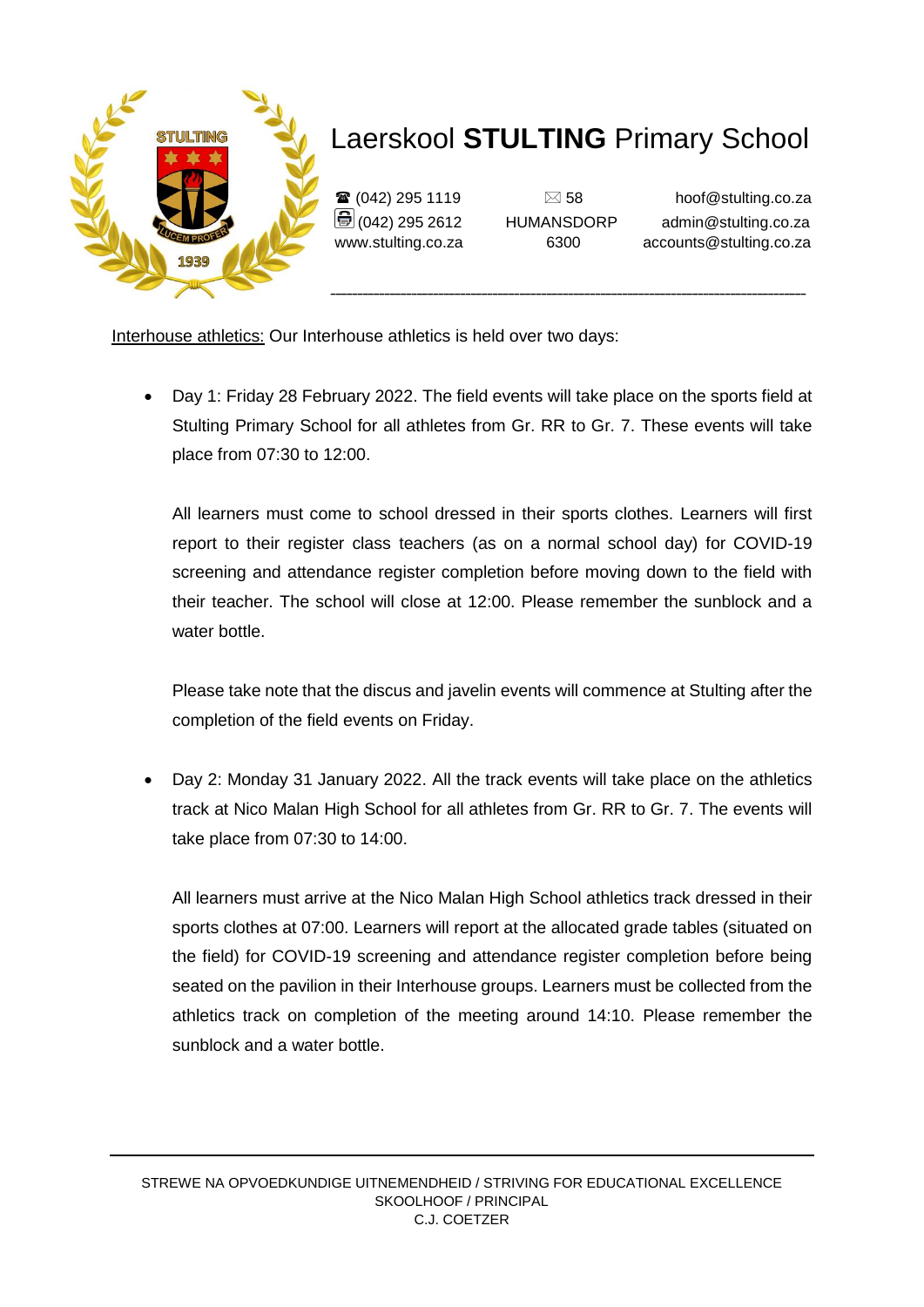

 $\mathbf{\widehat{a}}$  (042) 295 1119  $\Box$  58 hoof@stulting.co.za  $\bigcirc$  (042) 295 2612 HUMANSDORP admin@stulting.co.za www.stulting.co.za 6300 accounts@stulting.co.za

Spectators at the athletics Interhouse events: Parents are welcome to attend and support their children at the above events. COVID-19 screening will be done on entering the school grounds on Friday (Stulting rugby field gate) and Monday (Nico Malan entrance gate). An entry fee of R 10 per adult will be applicable at both events. We request parents to please obey the current COVID-19 protocols as legislated for public places.

Extra-mural Timetable: The timetable applicable to the first term will be distributed to all learners together with this newsletter. The activities on the timetable will commence on Tuesday 1 February 2022.

#### **FUNDRAISING**

Each learner received a pre-numbered green ticket booklet today. The booklet consists of 20 tickets selling at R 20 each (R 400). Please sell these tickets to your friends, colleagues and acquaintances. Some valuable prizes can be won when the lucky tickets are drawn during the second term. Please take great care in keeping the booklets safe. The booklets and the R 400 must be returned to school at the beginning of the second term on Tuesday 5 April 2022.

We thank you in advance for your positive attitude towards this fundraising project. The money raised is used to assist in the financing of our new clubhouse as well as maintenance of our vehicles.